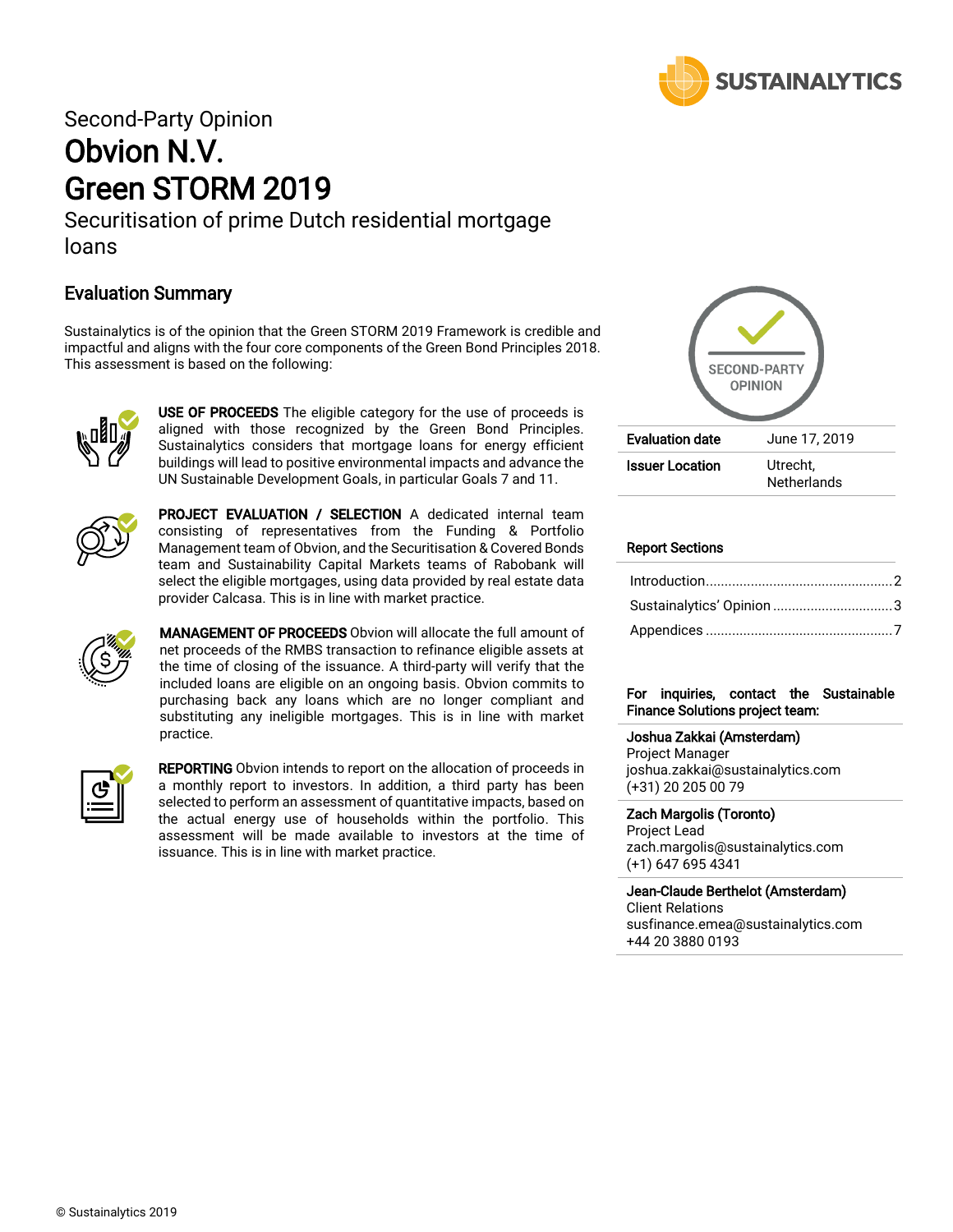$\overline{\phantom{a}}$ 

# <span id="page-1-0"></span>Introduction

Obvion N.V. ("Obvion"), the issuer of Green STORM 2019, is a subsidiary of Rabobank, an international cooperative bank focused on providing financial services in the Netherlands and involved in retail and wholesale banking, as well as food and agriculture internationally. Rabobank has the largest mortgage-lending business in the Netherlands, which is complemented with a lending portfolio that is directed towards retail customers and corporates.

Obvion has developed the Green STORM 2019 Green Bond Framework (the "Framework") under which it intends to issue a green residential mortgage-backed security (RMBS) and use the proceeds to finance or refinance, in whole or in part, Obvion's mortgage asset pool with relevant energy-efficient characteristics. This Framework follows the 2016 and 2017 Green STORM Frameworks, which applied to prior issuances under the same programme.

The Framework defines eligibility criteria in two areas:

- 1. Residential buildings that have obtained an Energy Performance Certificate of "A" by the Netherlands Enterprise Agency and which are amongst the top 15% of most energy efficient properties in the **Netherlands**
- 2. Residential buildings that have obtained an Energy Performance Certificate of "B" or "C" by the Netherlands Enterprise Agency and that have realised at least 30% improvement in energy performance quality compared to an average house within the same building period

Obvion engaged Sustainalytics to review the Green STORM 2019 Green Bond Framework, dated June 2019 and provide a second-party opinion on the Framework's environmental credentials and its alignment with the Green Bond Principles 2018 (GBP). <sup>1</sup> This Framework has been published in a separate document. 2

As part of this engagement, Sustainalytics held conversations with various members of Obvion's management team to understand the sustainability impact of their business processes and planned use of proceeds, as well as management of proceeds and reporting aspects of the Issuer's green bond. Sustainalytics also reviewed relevant public documents and non-public information.

This document contains Sustainalytics' opinion of the Green STORM 2019 Green Bond Framework and should be read in conjunction with that Framework.

<sup>&</sup>lt;sup>1</sup> The Green Bond Principles are administered by the International Capital Market Association and are available a[t https://www.icmagroup.org/green](https://www.icmagroup.org/green-social-and-sustainability-bonds/green-bond-principles-gbp/)[social-and-sustainability-bonds/green-bond-principles-gbp/](https://www.icmagroup.org/green-social-and-sustainability-bonds/green-bond-principles-gbp/) 

 $^2$  The Green STORM 2019 Framework has been produced by Obvion and may be made available by the Bank at their discretion.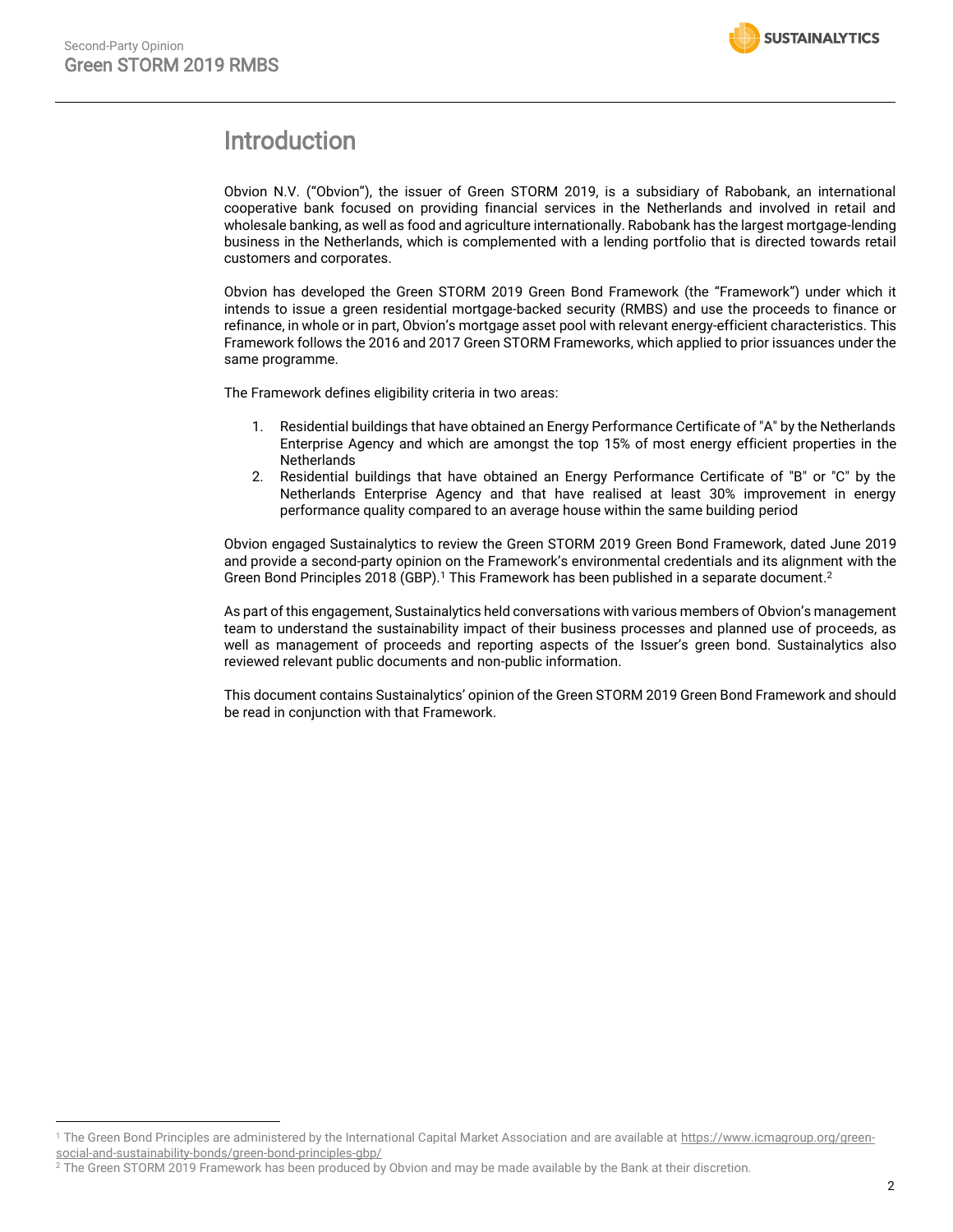# <span id="page-2-0"></span>Sustainalytics' Opinion

## Section 1: Sustainalytics' Opinion on the Green STORM 2019 Green Bond Framework

### **Summary**

Sustainalytics is of the opinion that the Green STORM 2019 Green Bond Framework is credible and impactful, and aligns with the four core components of the Green Bond Principles 2018. Sustainalytics highlights the following elements of Obvion's Framework:

- Use of Proceeds:
	- The use of proceeds aligns with the GBP categories of green buildings and energy efficiency.
	- The threshold for energy efficient buildings, namely the top 15% of the Dutch market, is aligned with the criteria for low carbon buildings of the Climate Bonds Initiative<sup>3</sup> and is considered impactful by Sustainalytics. Furthermore, for the 2019 issuance, buildings must have an Energy Performance Certificate "A" label and, depending on the building type, must have been built since 1992-2006; these more stringent criteria reflect ongoing improvements to the Dutch building stock. Sustainalytics considers the methodology used to delineate the top 15%, based on construction date and EPC data, to be robust and credible. (please see Appendix for further details on the methodology used)
	- The threshold for energy efficiency improvements, namely those with an increase of at least 30%, is aligned with the criteria for low carbon buildings upgrades of the Climate Bonds Initiative <sup>4</sup> and is considered impactful by Sustainalytics. Based on EPC Energy Index data, Obvion has defined as eligible a two-notch improvement resulting in at least a "C" rating or any improvement leading to an "A" rating. Sustainalytics considers the use of the EPC Energy Index to delineate the 30% improvement to be robust and credible.
- Project Evaluation and Selection:
	- Obvion has defined the steps that it will take to match Obvion's mortgage loans with qualifying EPCs, based on data and research from Calcasa, a third-party real estate data provider. The final selection of eligible mortgages will be carried out by an internal team set up for this purpose, consisting of representatives from the Funding & Portfolio Management team of Obvion, the Securitisation & Covered Bonds team and Sustainability Capital Markets team of Rabobank.
	- Based on the use of third-party data to support the decision-making, and the establishment of a cross-functional team to carry out the process, Sustainalytics considers this to be in line with market practice.
- Management of Proceeds:
	- As part of the RMBS structure, at closing, the net proceeds will be allocated in full to finance eligible loans. A third-party will track the portfolio on a monthly basis or size, repayments, defaults, and other factors which may affect the balance of loans outstanding. Obvion will, as needed, repurchase any loan which no longer complies with the eligibility criteria and replace it with a compliant asset.
	- Based on the structure of the security, as well as the commitment to ongoing tracking, Sustainalytics considers the management of proceeds to be in line with market practice.
- Reporting:

 $\overline{\phantom{a}}$ 

- Obvion will make available to investors loan data on the underlying asset pool, including a monthly summary report as well as an annual statement demonstrating compliance with the eligibility criteria. A third-party has been appointed to calculate the impact, in the form of  $CO<sub>2</sub>$ reductions achieved based on real energy consumption, which will be made available to investors at the time of issuance.
- Based on the commitment to ongoing allocation reporting, and the intention to make available quantitative impact data, Sustainalytics considers this to be in line with market practice.

<sup>&</sup>lt;sup>3</sup> CBI, "Low Carbon Buildings - Approved proxies - Netherlands", https://www.climatebonds.net/files/files/Netherlands%20-%20Residential%20Proxy.pdf

<sup>4</sup> CBI, "Residential Buildings Criteria", https://www.climatebonds.net/standard/buildings/residential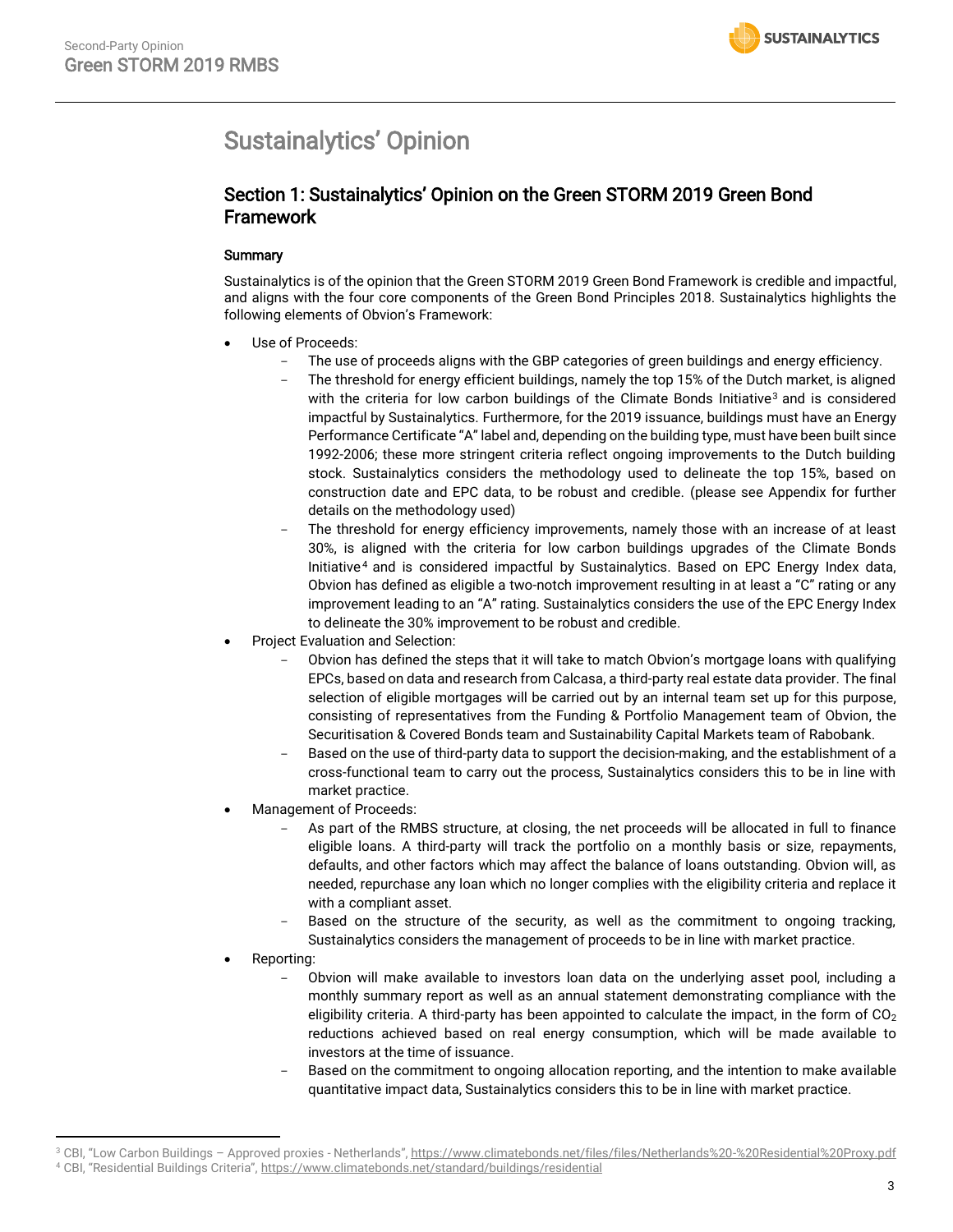#### Alignment with Green Bond Principles 2018

Sustainalytics has determined that the Obvion Green STORM aligns to the four core components of the Green Bond Principles 2018. For detailed information please refer to Appendix 1: Green Bond/Green Bond Programme External Review Form.

### Section 2: Sustainability Performance of the Issuer

#### Contribution of framework to issuer's sustainability strategy

Rabobank's overall sustainability approach is underpinned by its mission statement "Growing a better world together".<sup>5</sup> To achieve this objective, the Bank has developed four core policies in the areas of environment, human rights, labour standards and anti-corruption which apply across its operations, as well as a variety of thematic or sectoral policies.<sup>6</sup>

With specific reference to mortgage lending, Rabobank has an important presence in the Dutch housing and real estate market and has enacted sustainability policies for the real estate sector that aim to promote higher energy efficiency, a circular economy, lower greenhouse gas emissions, and the use of more renewable energy in housing and real estate. Additionally, the Bank supports Dutch retail customers investing in home energy efficiency improvements, by acting as a co-financer of the Dutch National Energy Saving Fund (Nationaal Energiebespaarfonds). This fund allows homeowners to invest in energy-saving measures with favourable conditions. Local Rabobank branches in the Netherlands are also organising Smart Refurbishment meetings, where retail customers can meet experts in the field of energy conservation and the generation of sustainable energy. Furthermore, the company is a signatory to the Dutch Energy Agreement for Sustainable Growth.<sup>7</sup>

Obvion (and its legal predecessor) has been investing in the Dutch housing market for over 30 years and, alongside its parent, Rabobank, is using its presence in the local market to promote the country's transition towards a sustainable economy.<sup>8</sup> Obvion has also demonstrated a strong commitment to responsible lending through its JobCoach programme, which supports customers having difficulty making their payments with career support.<sup>9</sup>

These activities provide evidence that both Obvion and Rabobank are, in Sustainalytics' opinion, well positioned to issue a green RMBS.

#### Well positioned to address common environmental and social risks associated with the projects

While the provision of mortgages for energy efficient properties is anticipated to have overall positive impacts, as with any undertaking there may be environmental or social risks; these risks may include worker health and safety during building construction or upgrade, as well as financial risks related to credit and securitization. Obvion and Rabobank have policies in place which support in the mitigation of these risks. The Rabobank Group has a Sustainability Policy Framework<sup>10</sup> which includes several responsible investment policies and guidelines with respect to its credit and loan business, communicating the company's stance and due diligence process to avoid potential social and environmental risks stemming from the financed projects. For instance, the group has position papers setting expectations on compliance with human rights issues and animal welfare, and has published several sector statements that serve as a guide for its credit policy. Sustainalytics also notes the regulatory context, as the Netherlands is known to have robust workplace protections and health and safety regulations in place and large European banks such as Rabobank are subject to liquidity coverage regulations under the terms of Basel III.

Overall, considering the market and regulatory context, Sustainalytics considers that these policies and due diligence efforts strengthen the bank's ability to address and mitigate risks in its loan portfolio, that Rabobank's risk mitigation procedures are robust, and that the bank is well-positioned to mitigate relevant environmental and social risks associated with the green bond projects.

 $\overline{\phantom{a}}$ 

<sup>5</sup> Rabobank, "About Rabobank", https://www.rabobank.nl/particulieren/over-rabobank/

<sup>&</sup>lt;sup>6</sup> Rabobank, "Vision and Policy", https://www.rabobank.com/en/about-rabobank/in-society/sustainability/vision-and-policy/vision-sustainablysuccessful-together.html

<sup>7</sup> SER, " Energieakkoord voor duurzame groei", <http://www.energieakkoordser.nl/energieakkoord.aspx>

<sup>8</sup> Rabobank, "About Rabobank", https://www.rabobank.nl/particulieren/over-rabobank/

<sup>9</sup> Obvion, "Jobcoach", https://www.obvion.nl/Mijn-situatie/Jobcoach.htm

<sup>&</sup>lt;sup>10</sup> Rabobank, "Sustainability Policy Framework", https://www.rabobank.com/en/images/sustainability-policy-framework.pdf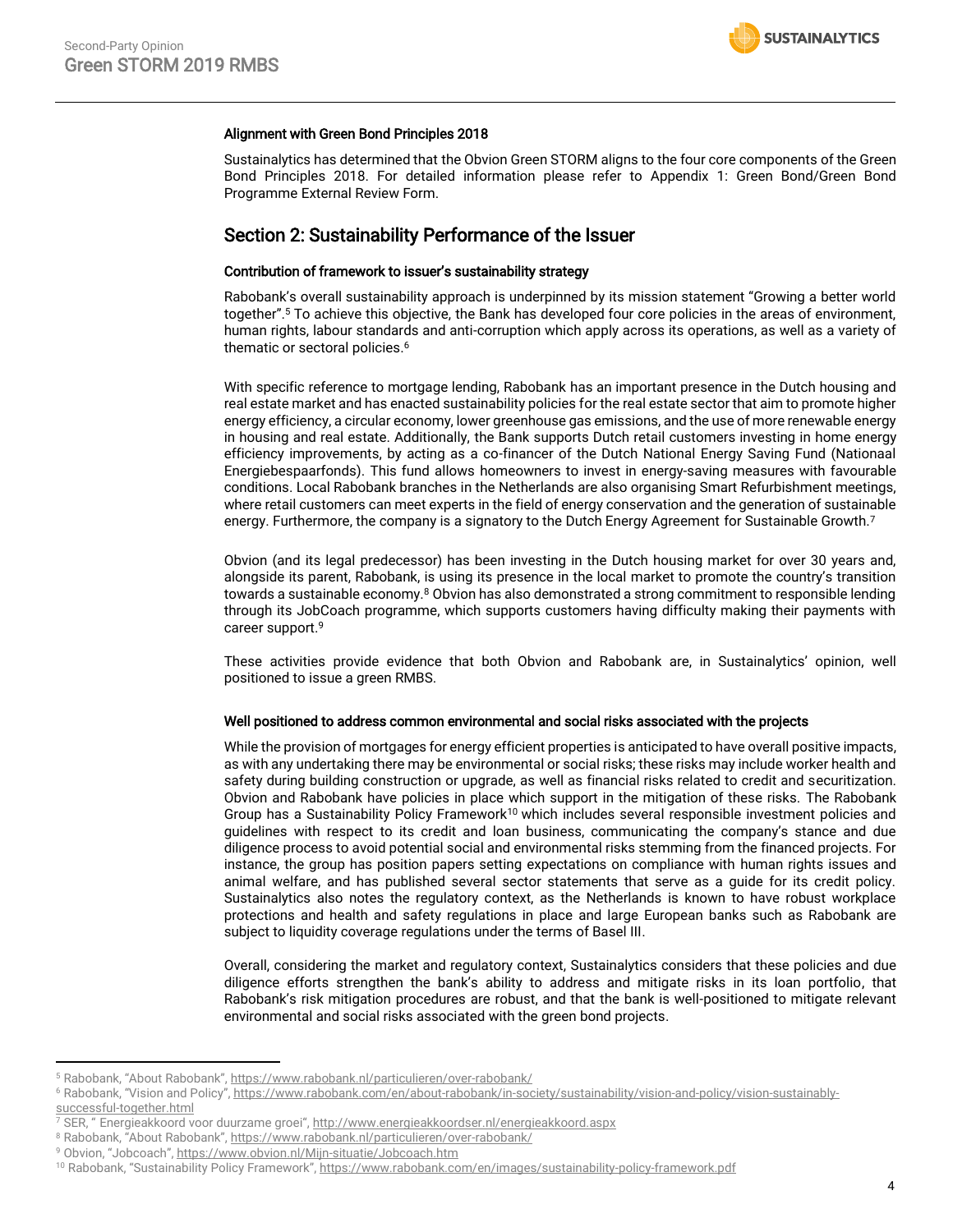# Section 3: Impact of Use of Proceeds

The use of proceeds category is recognized as impactful by the GBP. Sustainalytics has elaborated below on how the impact is relevant in local context.

#### Importance of energy-efficient buildings in the Netherlands

The Dutch Government has laid out a multi-sectoral approach to reducing greenhouse gas emissions, which is intended to be aligned with the EU's overall climate strategy. <sup>11</sup> This approach includes the construction and housing sector, which are the source of approximately 15% of emissions in the Netherlands.<sup>12</sup> One of the action areas to address the industry's emissions is the requirement that all homes, commercial buildings, and public buildings receive EPCs.<sup>13</sup> The Government intends to gradually make EPC requirements to obtain building permits more stringent, so that new buildings are continually more efficient; the next update to this system is intended to move beyond EPCs to a new system based on the BENG,<sup>14</sup> which is compliant with nearnet-zero energy buildings, and will occur no earlier than 2020.<sup>15</sup>

Considering the goals and policy directives of the Dutch government, Sustainalytics is of the opinion that the asset selection criteria defined by Obvion is aligned with the Dutch government's initiatives to improve energy efficiency in the housing sector and contribute to the overall efforts to achieve commitments. The assets selected represent the top 15% in terms of energy ratings ("A" ratings), or demonstrate a significant improvement in performance over time.

#### Adjustments in comparison to Obvion's Green STORM 2018

Obvion issued a Green STORM in 2016, 2017, and 2018 using an approach similar to the one defined for this issuance. In comparison to the most recent prior issuance, Obvion has selected a new eligible pool of assets in line with updated EPC data from Calcasa.

#### Alignment with/contribution to SDGs

The Sustainable Development Goals (SDGs) were set in September 2015 and form an agenda for achieving sustainable development by the year 2030. This green bond advances the following SDG goals and targets:

| Use of Proceeds Category | <b>SDG</b>  | <b>SDG target</b>                                                                                                                                                                                               |  |  |  |  |  |  |
|--------------------------|-------------|-----------------------------------------------------------------------------------------------------------------------------------------------------------------------------------------------------------------|--|--|--|--|--|--|
| Renewable Energy         | Energy      | 7. Affordable and Clean   7.3 By 2030, double the global rate of<br>improvement in energy efficiency                                                                                                            |  |  |  |  |  |  |
| Affordable Housing       | Communities | 11. Sustainable Cities and   11.6 By 2030, reduce the adverse per capita<br>environmental impact of cities, including by<br>paying special attention to air quality and<br>municipal and other waste management |  |  |  |  |  |  |

## **Conclusion**

Obvion has developed the Green STORM 2019 Framework, under which it intends to issue green residential mortgages backed securities to refinance eligible mortgages to properties among the top 15% most energy efficient in the Netherlands or those that have demonstrated energy efficiency improvements of at least 30%. Sustainalytics has conducted a pre-issuance verification for alignment with the Climate Bonds Initiative Low Carbon Residential Buildings Criteria and expects Green STORM 2019 to receive certification under this standard.

 $\overline{\phantom{a}}$ <sup>11</sup> Government of the Netherlands, "Dutch goals within the EU", https://www.government.nl/topics/climate-change/eu-policy

<sup>&</sup>lt;sup>12</sup> Government of the Netherlands, "Measures to reduce greenhouse gas emissions", https://www.government.nl/topics/climate-change/nationalmeasures

<sup>&</sup>lt;sup>13</sup> Government of the Netherlands, "Mandatory EPCs for buildings", https://www.government.nl/topics/energy-performance-certificates-for-homes-andbuildings/mandatory-epcs-for-buildings

<sup>&</sup>lt;sup>14</sup> "BENG" is the Dutch acronym for almost net-zero buildings.

<sup>15</sup> Government of the Netherlands, "Energieprestatie - BENG", https://www.rvo.nl/onderwerpen/duurzaam-ondernemen/gebouwen/wetten-en-regelsgebouwen/nieuwbouw/energieprestatie-beng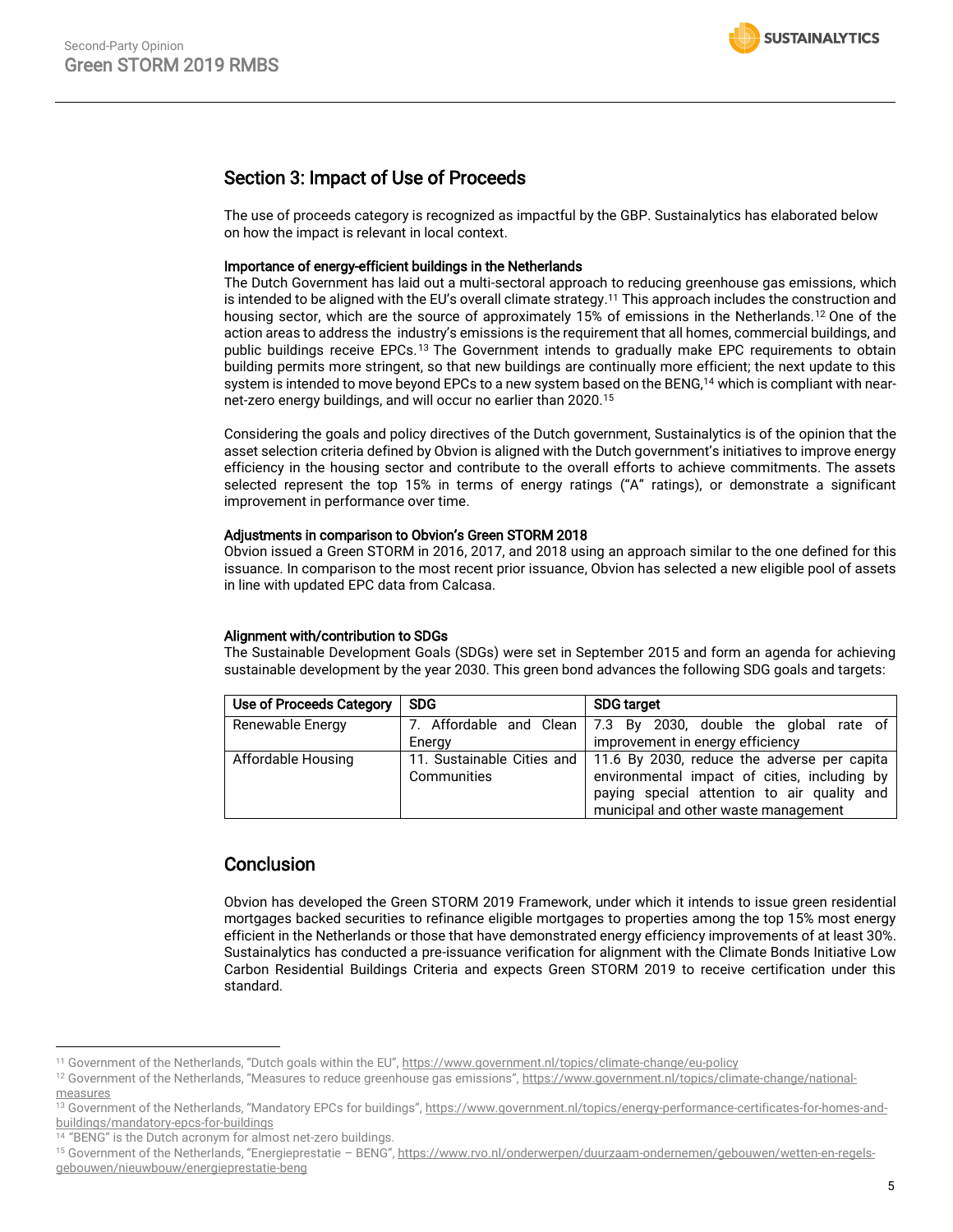

The use of proceeds category specified in the Framework is aligned with those of the Green Bond Principles 2018; Obvion has described a process by which proceeds will be tracked, allocated, and managed, and commitments have been made for reporting on the allocation and impact of the use of proceeds. Furthermore, Sustainalytics believes that the investments funded by the Green Bonds will contribute to the advancement of the UN Sustainable Development Goals, in particular Goals 7 and 11.

Based on the above, Sustainalytics is confident that Obvion is well-positioned to issue green residential mortgage backed securities, and that the Obvion Green STORM 2019 Framework is robust, transparent, and in alignment with the Green Bond Principles 2018.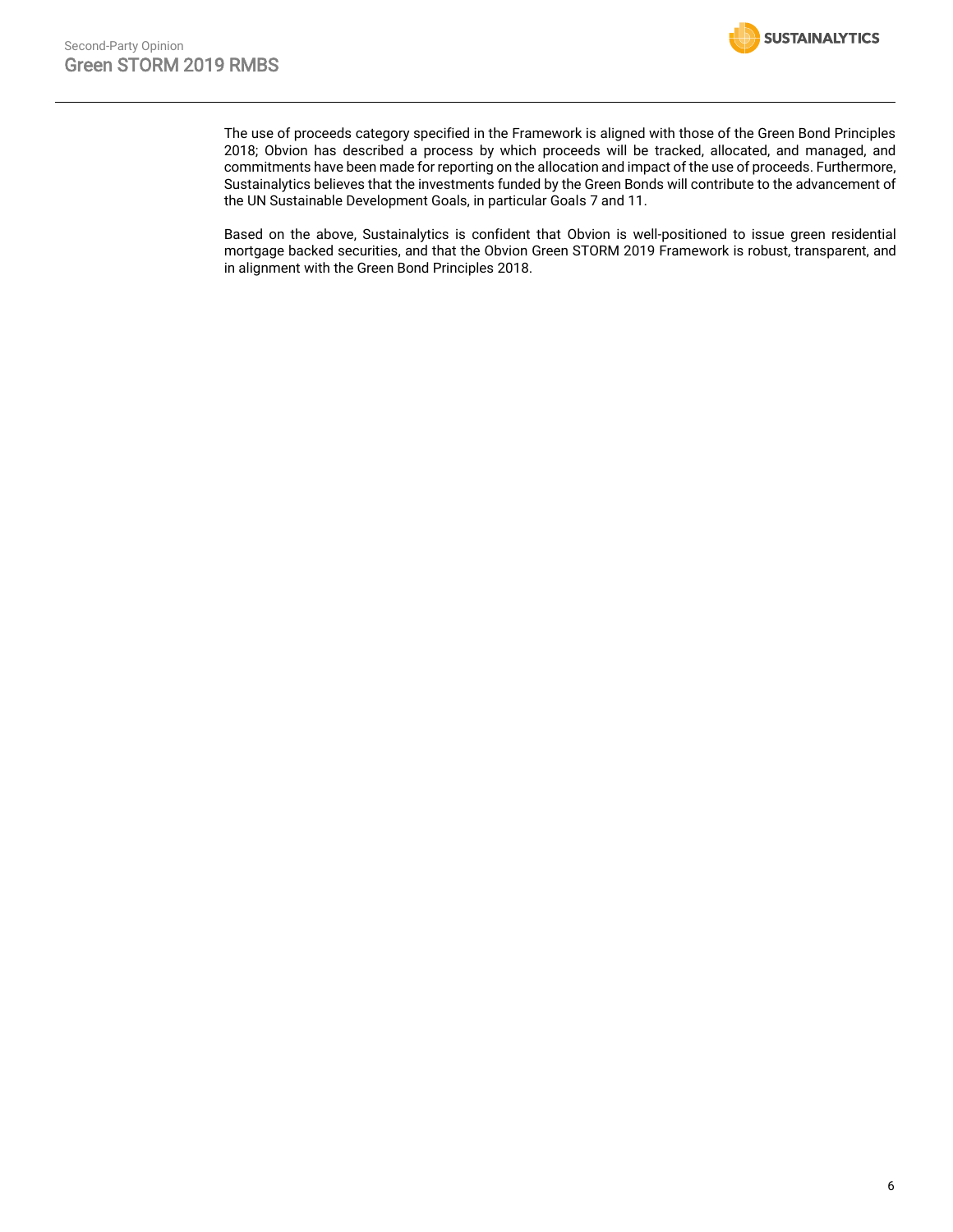# <span id="page-6-0"></span>Appendices

# Appendix 1: Illustrative graphics of eligible EPCs for top 15% energy efficient properties and refurbishments leading to 30% energy improvements

The following figures summarize the eligible mortgage loans for Green STORM 2019. The first graphic displays which subset of EPCs is eligible for inclusion (which has been calculated using the top 15% methodology), while the second figure illustrates which building upgrades, resulting in an increase in EPC, are eligible.

Eligible EPCs for Green STORM 2019 (outlined in red):

|    |                                   |            | <b>CONSTRUCTION PERIOD (J)</b> |           |           |           |           |           |           |           |                   |
|----|-----------------------------------|------------|--------------------------------|-----------|-----------|-----------|-----------|-----------|-----------|-----------|-------------------|
|    | <b>PROPERTY TYPE (C)</b>          | up to 1945 | 1946-1964                      | 1965-1974 | 1975-1982 | 1983-1987 | 1988-1991 | 1992-1999 | 2000-2005 | 2006-2013 | 2014 and<br>later |
|    |                                   | Лı         | J2                             | 33        | 34        | 35        | J6        | 37        | J8        | J9        | <b>J10</b>        |
|    | <b>C1</b> Detached house          | G          |                                | D         |           |           | в         |           |           |           |                   |
| c  | Semi-detached house               | G          |                                | D         |           |           |           |           |           |           |                   |
| cз | Terraced house (corner)           | G          |                                | D         |           |           |           |           |           |           |                   |
|    | C4 Terraced house (mid)           |            |                                |           |           |           |           |           |           | А         |                   |
| ΙŒ | Single-story<br>Multi-family home | G          |                                |           | в         |           |           |           |           |           |                   |
| lœ | Multi-story                       |            |                                |           |           |           |           |           |           |           |                   |

Eligible refurbishments for Green STORM 2019 (text in green):

|      |            |     |        |             | <u>TO</u> |        |        |  |  |
|------|------------|-----|--------|-------------|-----------|--------|--------|--|--|
|      | <b>EPC</b> |     | A      | C<br>в<br>D |           |        |        |  |  |
|      |            | EI  | 0.6    | 1.2         | 1.4       | 1.8    | 2.1    |  |  |
|      | C          | 1.4 | -57%   | $-14%$      |           |        |        |  |  |
|      | D          | 1.8 | -67%   | -33%        | $-22%$    |        |        |  |  |
| FROM | Е          | 2.1 | $-71%$ | $-43%$      | $-33%$    | $-14%$ |        |  |  |
|      |            | 2.4 | $-75%$ | $-50%$      | $-42%$    | $-25%$ | $-13%$ |  |  |
|      | G          | 2.7 | $-78%$ | -56%        | $-48%$    | $-33%$ | $-22%$ |  |  |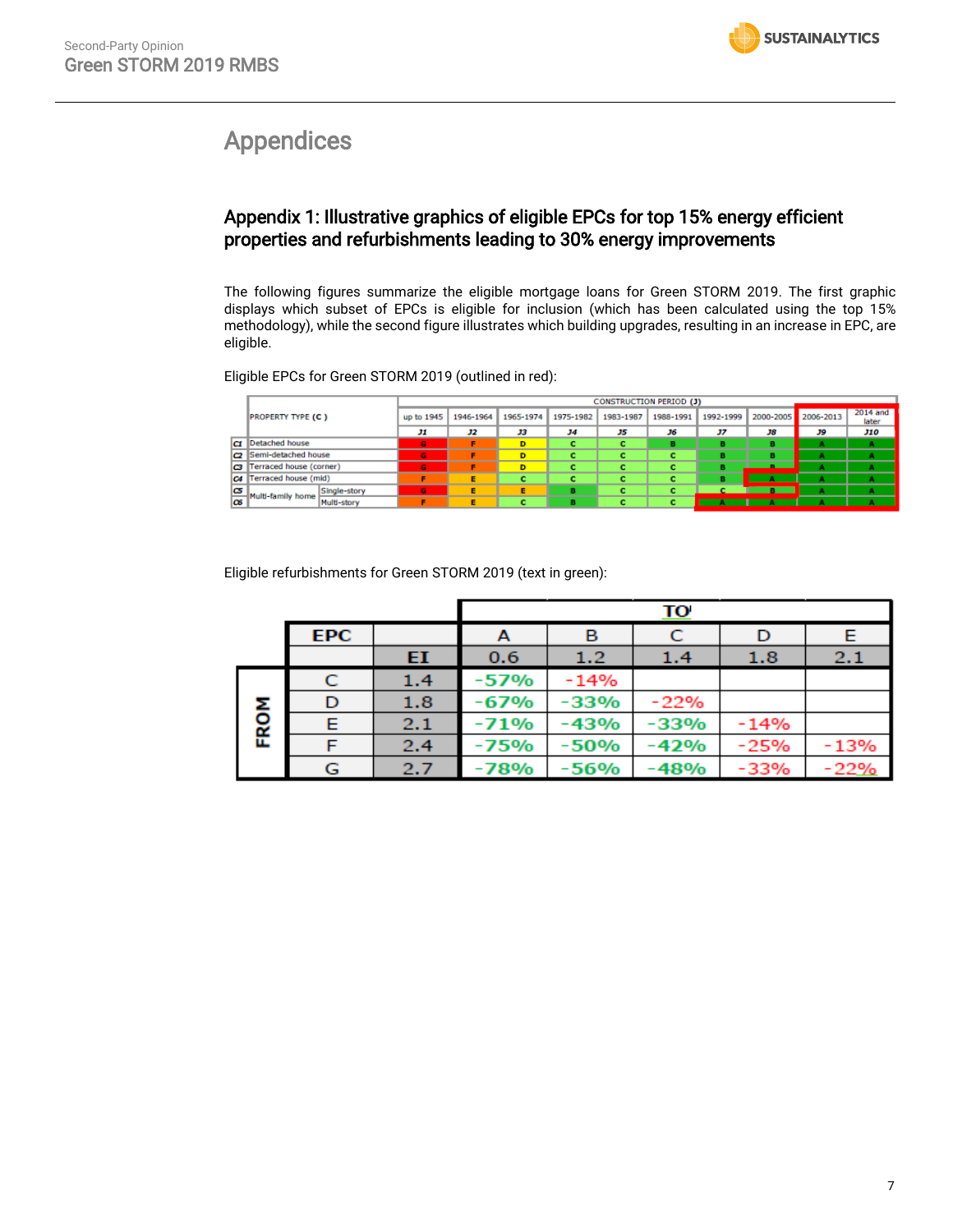

## Appendix 2: Green Bond / Green Bond Programme - External Review Form Section 1. Basic Information

| Issuer name:                                                                                                                               | Obvion N.V.                                                                                                          |
|--------------------------------------------------------------------------------------------------------------------------------------------|----------------------------------------------------------------------------------------------------------------------|
| Green Bond ISIN or Issuer Green Bond Framework<br>Name, if applicable: [specify as appropriate]                                            | Green STORM 2019                                                                                                     |
| Review provider's name:                                                                                                                    | Sustainalytics                                                                                                       |
| Completion date of this form:                                                                                                              | June 17, 2019                                                                                                        |
| Publication date of review publication: [where<br>appropriate, specify if it is an update and add<br>reference to earlier relevant reviewl | This Framework follows similar frameworks that<br>were applicable to the 2016 and 2017 Green<br>STORM RMBS issuances |

## Section 2. Review overview

#### SCOPE OF REVIEW

The following may be used or adapted, where appropriate, to summarise the scope of the review.

The review assessed the following elements and confirmed their alignment with the GBPs:

| ⊠ | Use of Proceeds        | ⊠ | Process for Project Evaluation and<br>Selection |  |
|---|------------------------|---|-------------------------------------------------|--|
| ⊠ | Management of Proceeds | ⊠ | Reporting                                       |  |

#### ROLE(S) OF REVIEW PROVIDER

- ☒ Consultancy (incl. 2nd opinion) ☐ Certification
- □ Verification □ Rating
- □ Other (please specify):

Note: In case of multiple reviews / different providers, please provide separate forms for each review.

#### EXECUTIVE SUMMARY OF REVIEW and/or LINK TO FULL REVIEW (if applicable)

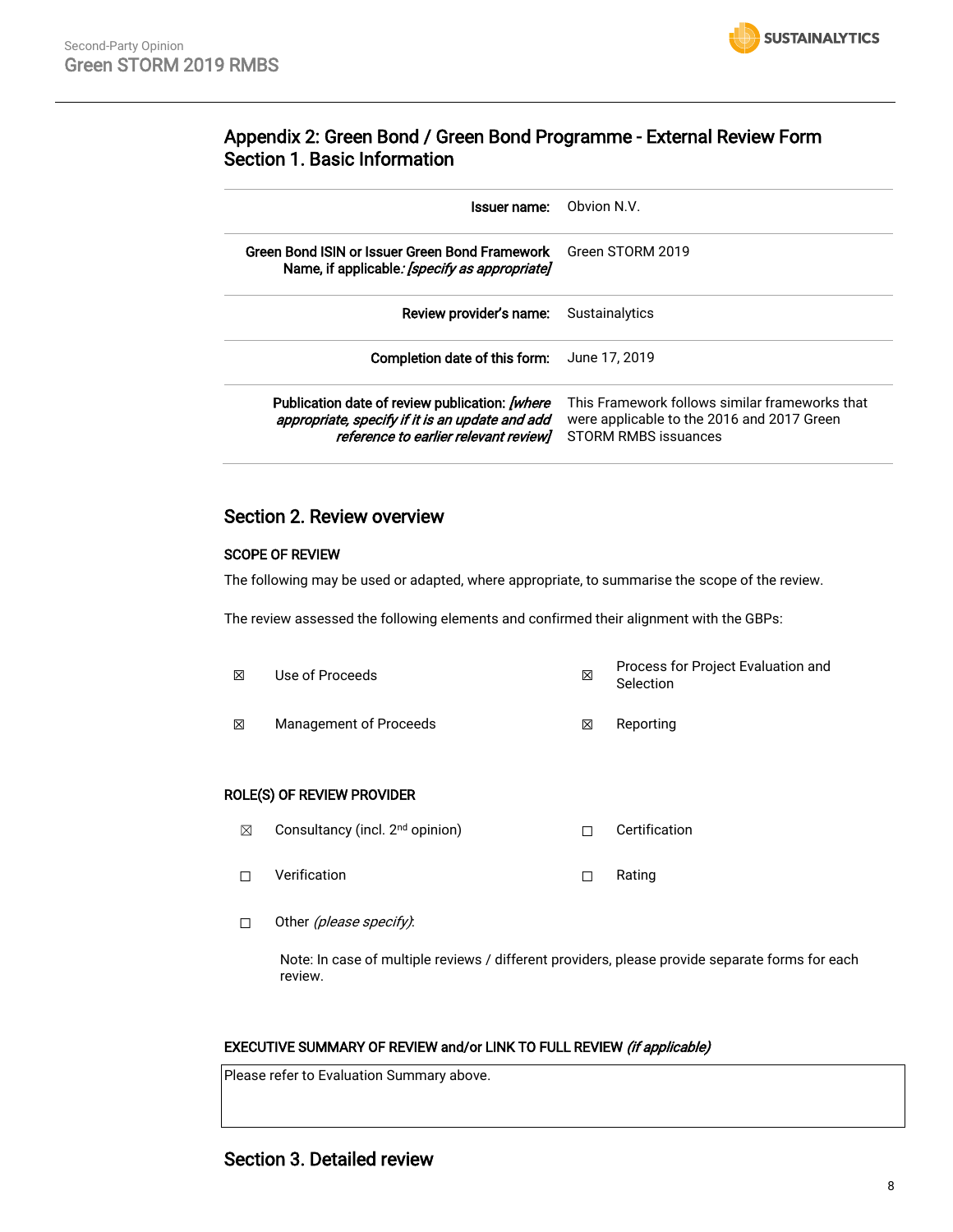

Reviewers are encouraged to provide the information below to the extent possible and use the comment section to explain the scope of their review.

#### 1. USE OF PROCEEDS

Overall comment on section (if applicable):

The eligible category for the use of proceeds is aligned with those recognized by the Green Bond Principles. Sustainalytics considers that energy efficient mortgage loans will lead to positive environmental impacts and advance the UN Sustainable Development Goals, in particular Goals 7 and 11.

#### Use of proceeds categories as per GBP:

| П      | Renewable energy                                                                                                                | $\boxtimes$ | Energy efficiency                                                                  |
|--------|---------------------------------------------------------------------------------------------------------------------------------|-------------|------------------------------------------------------------------------------------|
| П      | Pollution prevention and control                                                                                                | п           | Environmentally sustainable management of<br>living natural resources and land use |
| П      | Terrestrial and aquatic biodiversity<br>conservation                                                                            | П           | Clean transportation                                                               |
| П      | Sustainable water and wastewater<br>management                                                                                  | п           | Climate change adaptation                                                          |
| $\Box$ | Eco-efficient and/or circular economy<br>adapted products, production technologies<br>and processes                             | ⊠           | Green buildings                                                                    |
| $\Box$ | Unknown at issuance but currently expected<br>to conform with GBP categories, or other<br>eligible areas not yet stated in GBPs | п           | Other (please specify).                                                            |

If applicable please specify the environmental taxonomy, if other than GBPs:

#### 2. PROCESS FOR PROJECT EVALUATION AND SELECTION

Overall comment on section (if applicable):

A dedicated internal team consisting of representatives from the Funding & Portfolio Management team of Obvion and the Securitisation & Covered Bonds team and Sustainability Capital Markets team of Rabobank will, making use of data provided by real estate data provider Calcasa, select the eligible mortgages. This is in line with market practice.

#### Evaluation and selection

- $\boxtimes$  Credentials on the issuer's environmental sustainability objectives
- $\boxtimes$  Documented process to determine that projects fit within defined categories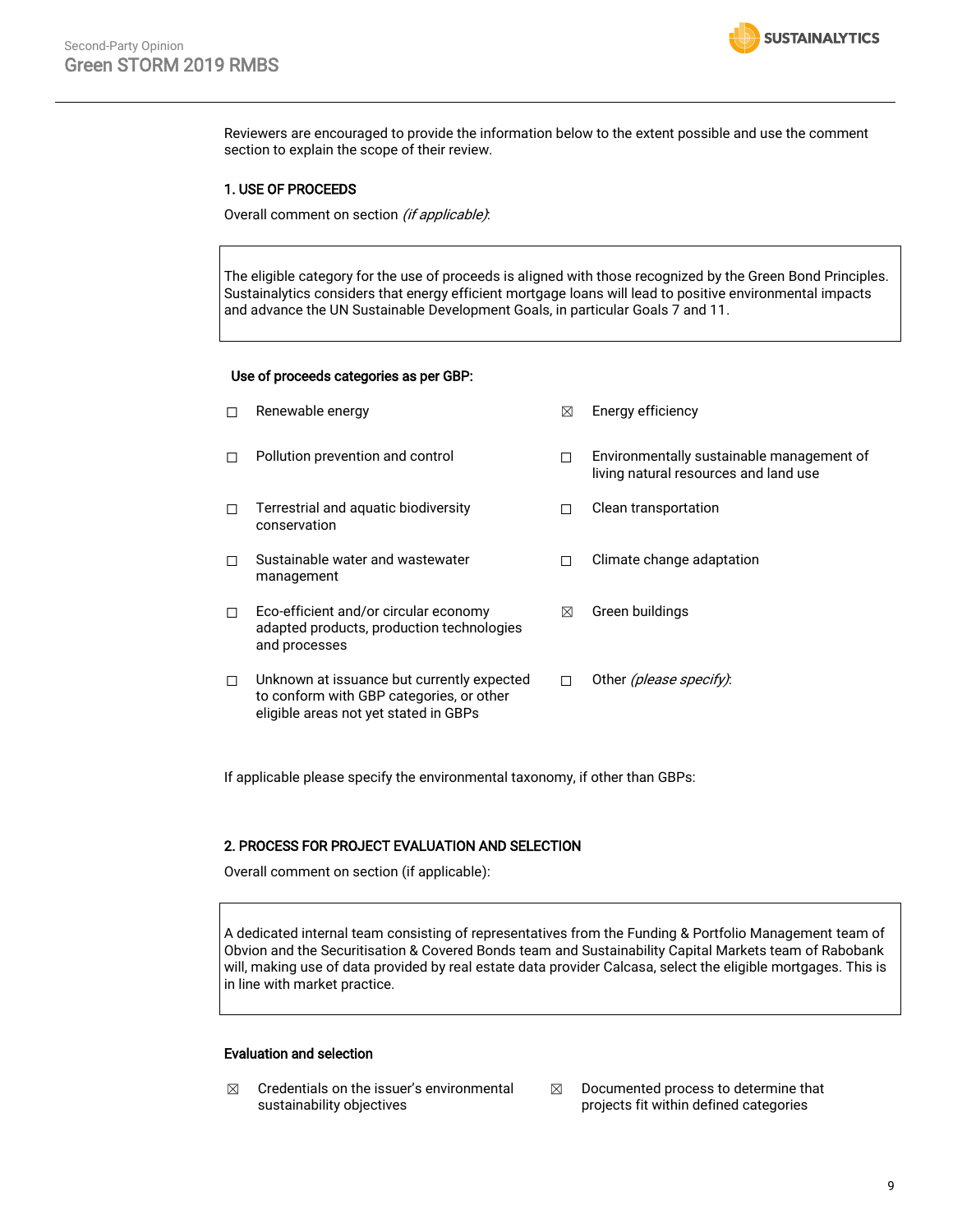

| ⊠ | Defined and transparent criteria for projects<br>eligible for Green Bond proceeds | ⊠ | Documented process to identify and<br>manage potential ESG risks associated<br>with the project |
|---|-----------------------------------------------------------------------------------|---|-------------------------------------------------------------------------------------------------|
|   | Summary criteria for project evaluation and<br>selection publicly available       |   | Other <i>(please specify):</i>                                                                  |

#### Information on Responsibilities and Accountability

- $\boxtimes$  Evaluation / Selection criteria subject to external advice or verification ☐ In-house assessment
- ☐ Other (please specify):

#### 3. MANAGEMENT OF PROCEEDS

Overall comment on section (if applicable):

Obvion will allocate in full the net proceeds of the RMBS transaction to refinance eligible assets at the time of closing. A third-party will verify that the included loans are eligible. Obvion commits to purchasing back any loans which are no longer compliant and substituting an eligible mortgage. This is in line with market practice.

#### Tracking of proceeds:

- $\boxtimes$  Green Bond proceeds segregated or tracked by the issuer in an appropriate manner
- ☐ Disclosure of intended types of temporary investment instruments for unallocated proceeds
- □ Other *(please specify)*:

#### Additional disclosure:

- ☐ Allocations to future investments only ☐ Allocations to both existing and future investments ☐ Allocation to individual disbursements ☒ Allocation to a portfolio of disbursements
- ☐ Disclosure of portfolio balance of unallocated proceeds □ Other *(please specify)*:

#### 4. REPORTING

Overall comment on section (if applicable):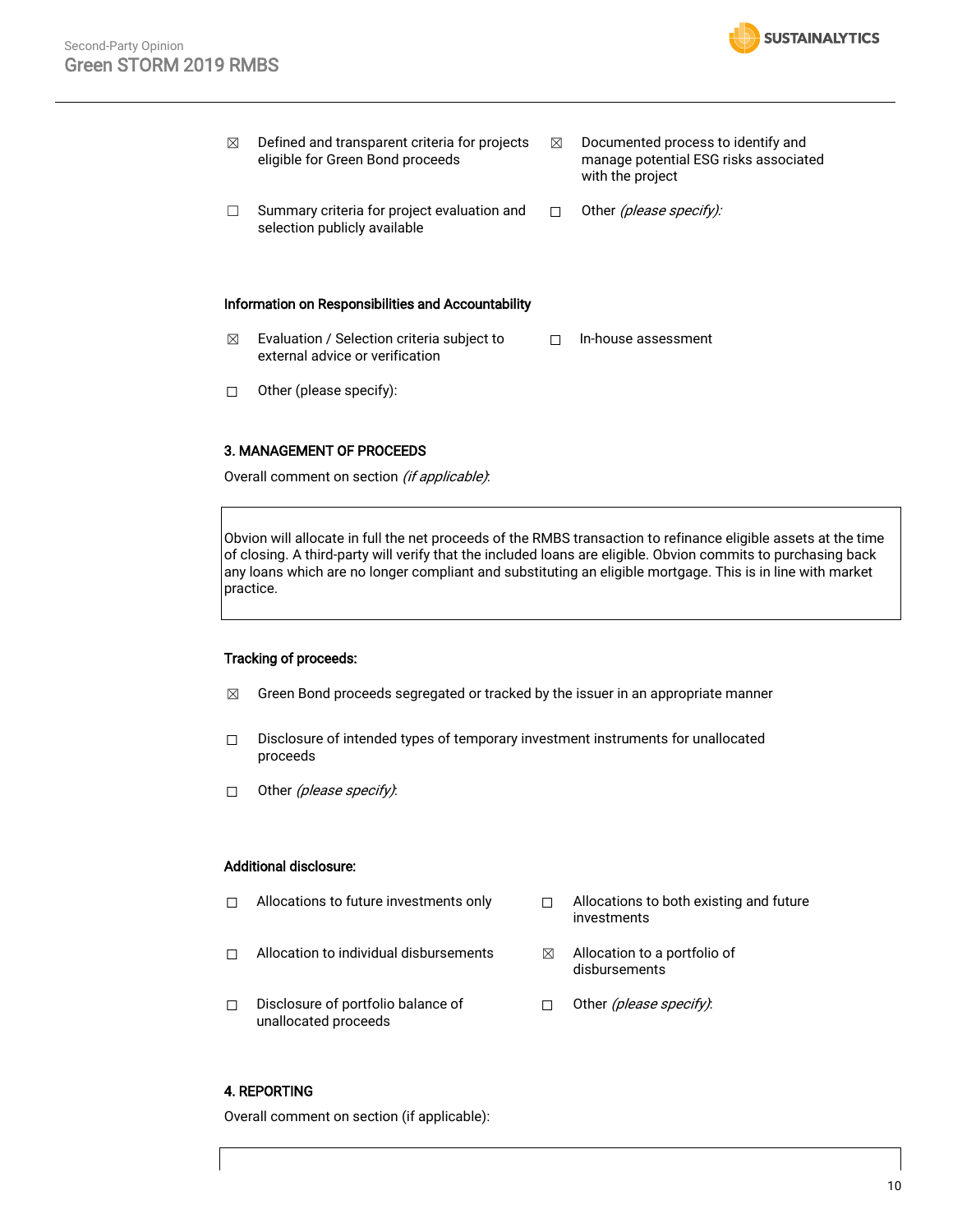

Obvion intends to report on the allocation of proceeds in a monthly report to investors. In addition, a third party has been selected to perform an assessment of quantitative impacts, based on the actual energy use of households within the portfolio, that will be made available to investors at the time of issuance. This is in line with market practice.

#### Use of proceeds reporting:

| □ | Project-by-project                          |             |                                                                                                         | ⊠                       |                              |        | On a project portfolio basis                     |  |
|---|---------------------------------------------|-------------|---------------------------------------------------------------------------------------------------------|-------------------------|------------------------------|--------|--------------------------------------------------|--|
| □ | Linkage to individual bond(s)               |             | П                                                                                                       | Other (please specify): |                              |        |                                                  |  |
|   | Information reported:                       |             |                                                                                                         |                         |                              |        |                                                  |  |
|   |                                             | $\boxtimes$ | Allocated amounts                                                                                       |                         | П                            |        | Green Bond financed share of total<br>investment |  |
|   |                                             | п           | Other (please specify):                                                                                 |                         |                              |        |                                                  |  |
|   |                                             |             | Frequency:                                                                                              |                         |                              |        |                                                  |  |
|   |                                             | □           | Annual                                                                                                  |                         | п                            |        | Semi-annual                                      |  |
|   |                                             | ⊠           | Other (please specify): monthly<br>update, full annual report                                           |                         |                              |        |                                                  |  |
|   | Impact reporting:                           |             |                                                                                                         |                         |                              |        |                                                  |  |
| □ | Project-by-project                          |             |                                                                                                         | ⊠                       | On a project portfolio basis |        |                                                  |  |
| □ |                                             |             | Linkage to individual bond(s)                                                                           | $\Box$                  |                              |        | Other (please specify):                          |  |
|   |                                             |             | Frequency:                                                                                              |                         |                              |        |                                                  |  |
|   |                                             | $\Box$      | Annual                                                                                                  |                         |                              | п      | Semi-annual                                      |  |
|   |                                             | ⊠           | Other (please specify): pending<br>outcome of third-party study, to be<br>available at time of issuance |                         |                              |        |                                                  |  |
|   | Information reported (expected or ex-post): |             |                                                                                                         |                         |                              |        |                                                  |  |
|   |                                             | ⊠           | <b>GHG Emissions / Savings</b>                                                                          |                         |                              | $\Box$ | <b>Energy Savings</b>                            |  |
|   |                                             | П           | Decrease in water use                                                                                   |                         |                              | $\Box$ | Other ESG indicators (please<br>specify):        |  |
|   |                                             |             |                                                                                                         |                         |                              |        |                                                  |  |

#### Means of Disclosure

- □ Information published in financial report □ Information published in sustainability
- report

☐ Other (please specify):

- $\boxtimes$  Information published in ad hoc documents
- ☐ Reporting reviewed (if yes, please specify which parts of the reporting are subject to external review):

Where appropriate, please specify name and date of publication in the useful links section.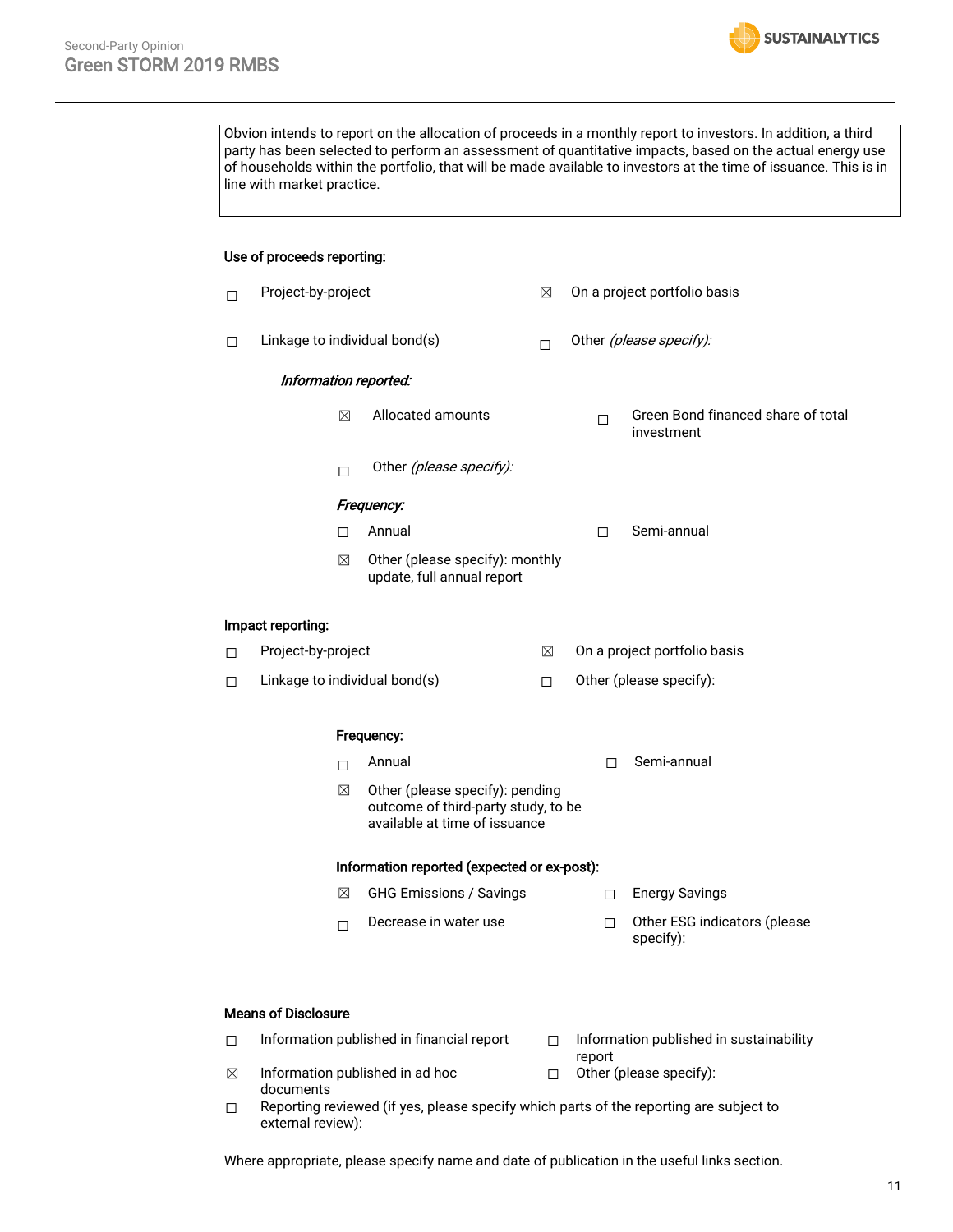**SUSTAINALYTICS** 

USEFUL LINKS (e.g. to review provider methodology or credentials, to issuer's documentation, etc.)

https://www.obvion.nl/homepage.htm

#### SPECIFY OTHER EXTERNAL REVIEWS AVAILABLE, IF APPROPRIATE

#### Type(s) of Review provided:

- □ Consultancy (incl. 2<sup>nd</sup> opinion) □ □ Certification
- ☐ Verification / Audit ☐ Rating
- □ Other (please specify):

Review provider(s): Date of publication:

#### ABOUT ROLE(S) OF INDEPENDENT REVIEW PROVIDERS AS DEFINED BY THE GBP

- i. Second Party Opinion: An institution with environmental expertise, that is independent from the issuer may issue a Second Party Opinion. The institution should be independent from the issuer's adviser for its Green Bond framework, or appropriate procedures, such as information barriers, will have been implemented within the institution to ensure the independence of the Second Party Opinion. It normally entails an assessment of the alignment with the Green Bond Principles. In particular, it can include an assessment of the issuer's overarching objectives, strategy, policy and/or processes relating to environmental sustainability, and an evaluation of the environmental features of the type of projects intended for the Use of Proceeds.
- ii. Verification: An issuer can obtain independent verification against a designated set of criteria, typically pertaining to business processes and/or environmental criteria. Verification may focus on alignment with internal or external standards or claims made by the issuer. Also, evaluation of the environmentally sustainable features of underlying assets may be termed verification and may reference external criteria. Assurance or attestation regarding an issuer's internal tracking method for use of proceeds, allocation of funds from Green Bond proceeds, statement of environmental impact or alignment of reporting with the GBP, may also be termed verification.
- iii. Certification: An issuer can have its Green Bond or associated Green Bond framework or Use of Proceeds certified against a recognised external green standard or label. A standard or label defines specific criteria, and alignment with such criteria is normally tested by qualified, accredited third parties, which may verify consistency with the certification criteria.
- iv. Green Bond Scoring/Rating: An issuer can have its Green Bond, associated Green Bond framework or a key feature such as Use of Proceeds evaluated or assessed by qualified third parties, such as specialised research providers or rating agencies, according to an established scoring/rating methodology. The output may include a focus on environmental performance data, the process relative to the GBP, or another benchmark, such as a 2-degree climate change scenario. Such scoring/rating is distinct from credit ratings, which may nonetheless reflect material environmental risks.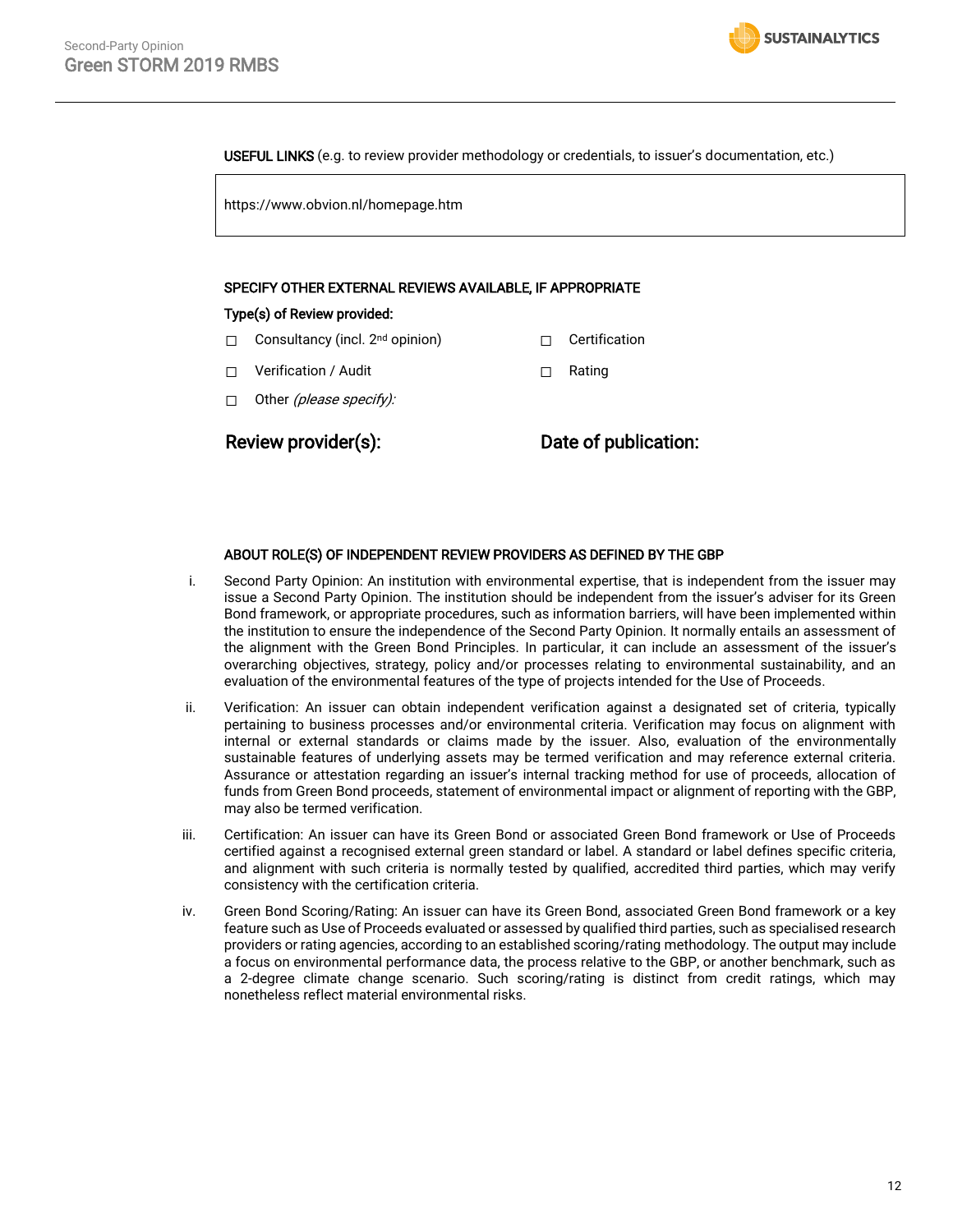

# **Disclaimer**

© Sustainalytics 2019. All rights reserved.

The intellectual property rights to this Second-Party Opinion (the "Opinion") are vested exclusively in Sustainalytics. Unless otherwise expressly agreed in writing by Sustainalytics, no part of this Opinion may be reproduced, disseminated, comingled, used to create derivative works, furnished in any manner, made available to third parties or published, parts hereof or the information contained herein in any form or in any manner, be it electronically, mechanically, through photocopies or recordings, nor publicly released without the "Green Bond Framework" in conjunction with which this Opinion has been developed.

The Opinion was drawn up with the aim to provide objective information on why the analyzed bond is considered sustainable and responsible, and is intended for investors in general, and not for a specific investor in particular. Consequently, this Opinion is for information purposes only and Sustainalytics will not accept any form of liability for the substance of the opinion and/or any liability for damage arising from the use of this Opinion and/or the information provided in it.

As the Opinion is based on information made available by the client, the information is provided "as is" and, therefore Sustainalytics does not warrant that the information presented in this Opinion is complete, accurate or up to date, nor assumes any responsibility for errors or omissions. Any reference to third party names is for appropriate acknowledgement of their ownership and does not constitute a sponsorship or endorsement by such owner.

Nothing contained in this Opinion shall be construed as to make a representation or warranty, express or implied, regarding the advisability to invest in or include companies in investable universes and/or portfolios. Furthermore, nothing contained in this Opinion shall be construed as an investment advice (as defined in the applicable jurisdiction), nor be interpreted and construed as an assessment of the economic performance and credit worthiness of the bond, nor to have focused on the effective allocation of the funds' use of proceeds.

The client is fully responsible for certifying and ensuring its commitments' compliance, implementation and monitoring.